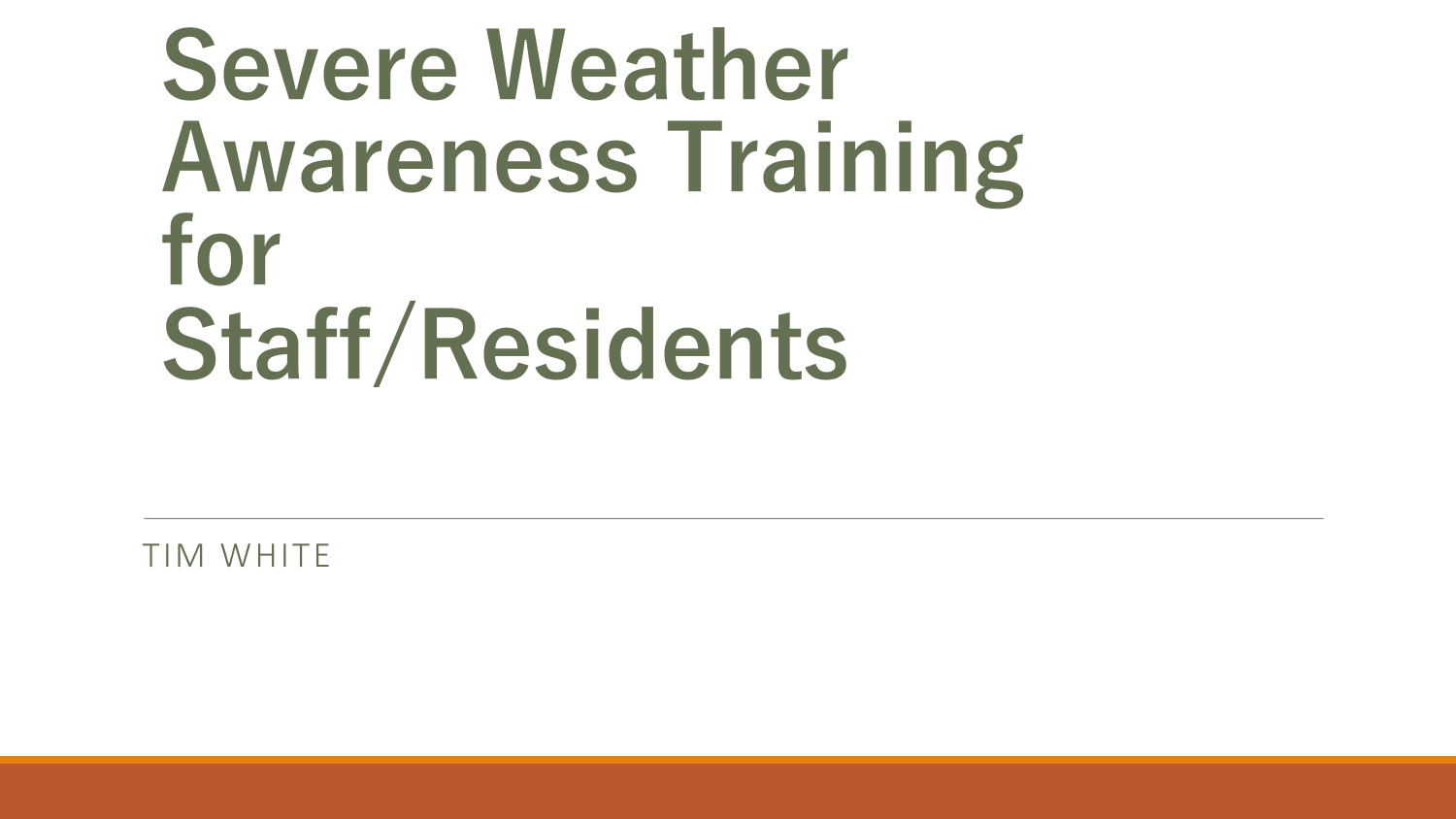#### Definitions and Terms

**Warning**: severe weather is currently occurring in the area **Watch**: conditions are favorable for severe weather

Watches and warnings are issued for: severe thunderstorms, hail, flash floods, and tornadoes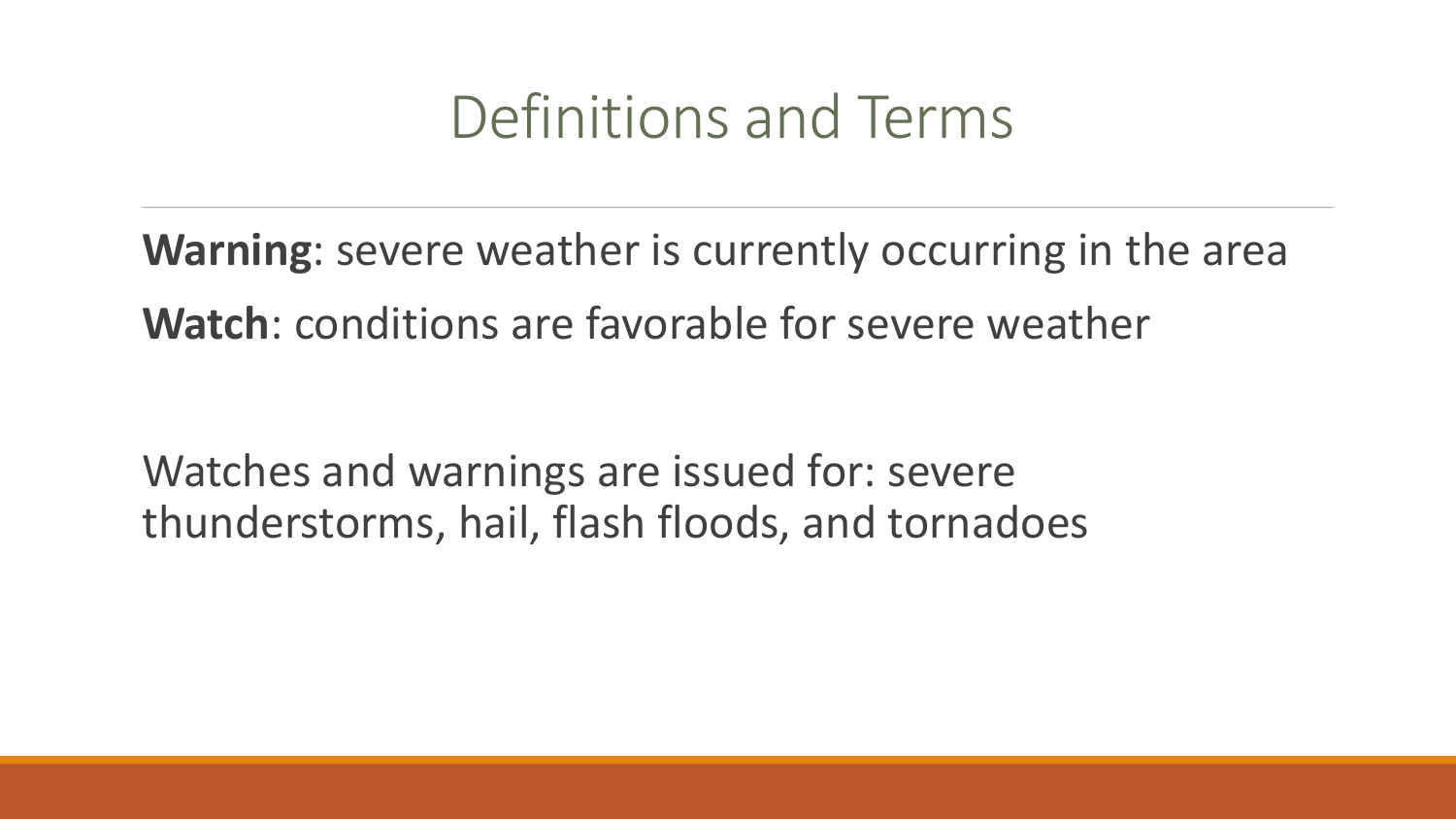### Types of Thunderstorms

A thunderstorm is classified as severe if it has any of the following characteristics

- Hail greater than 1" in diameter (dime size)
- Winds greater than 58 miles per hour
- Tornado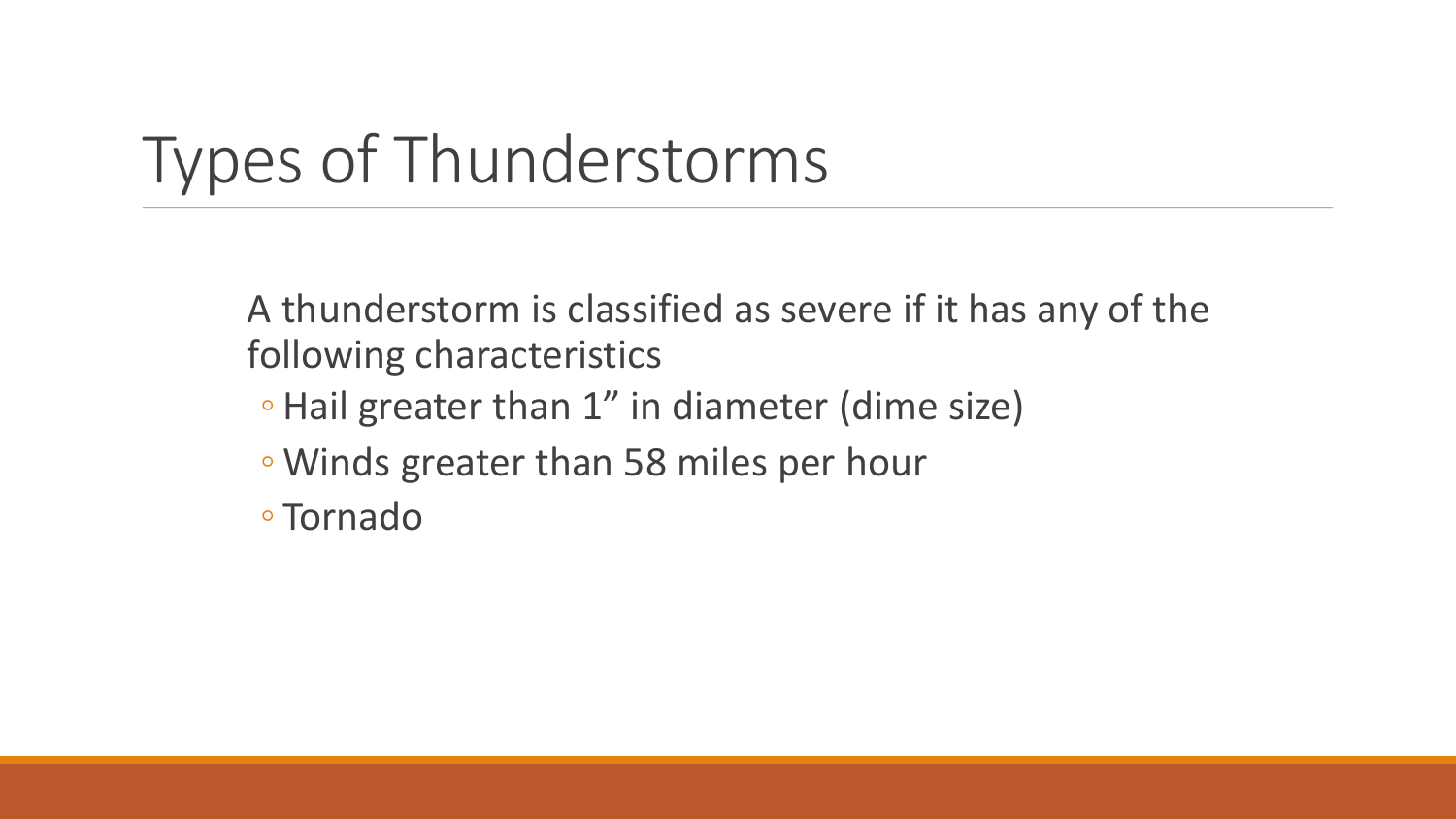# Types of Thunderstorms

#### **Single Cell (Pulse)**:

◦ Generally weak, short lived, and poorly organized

#### **Multicell Cluster**:

- Most common type
- Series of cells moving as one unit

#### **Multicell Line**:

- AKA "Squall Line"
- Long line of storms with gust front at leading edge

#### **Supercell**:

◦ Very strong and produce severe weather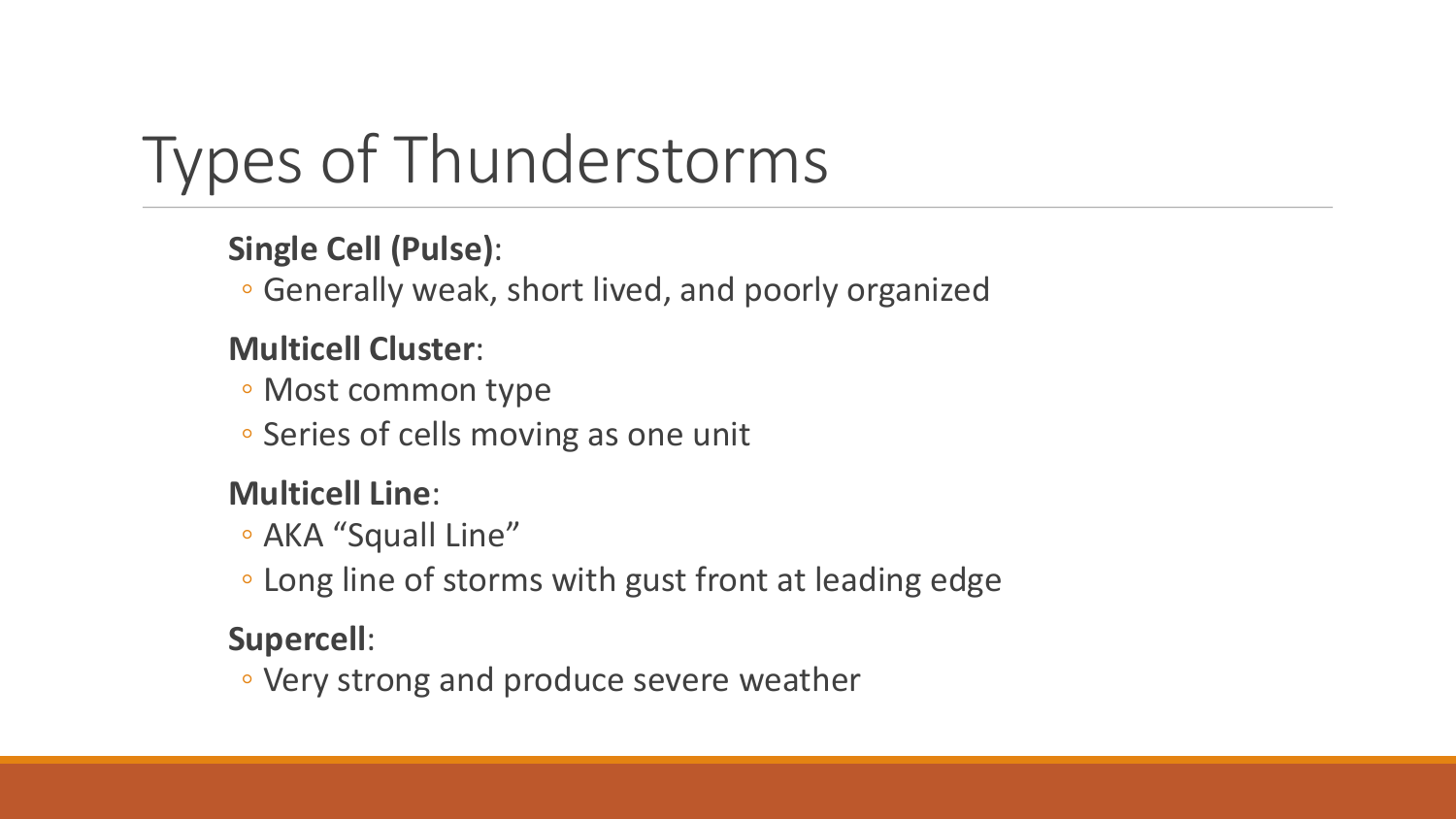

 $\overline{2}$ 

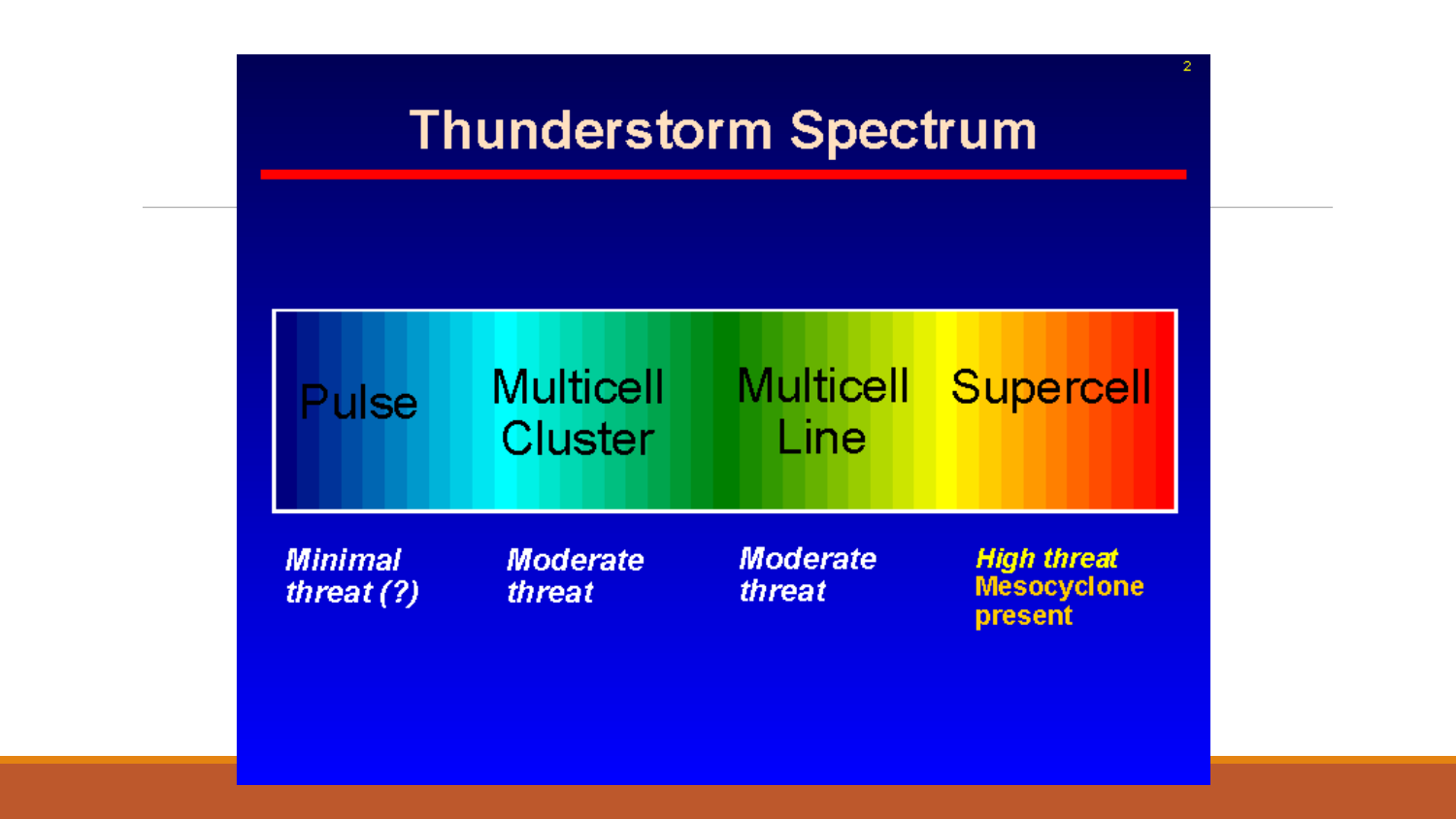#### Tornadoes

Tornadoes are always dangerous regardless of shape, size, or color

Large cities and mountains are just as prone to tornadoes as wide open fields

Average tornado speed is 30mph, but they can move as fast as 70mph

◦ Do not attempt to outrun a tornado, find shelter immediately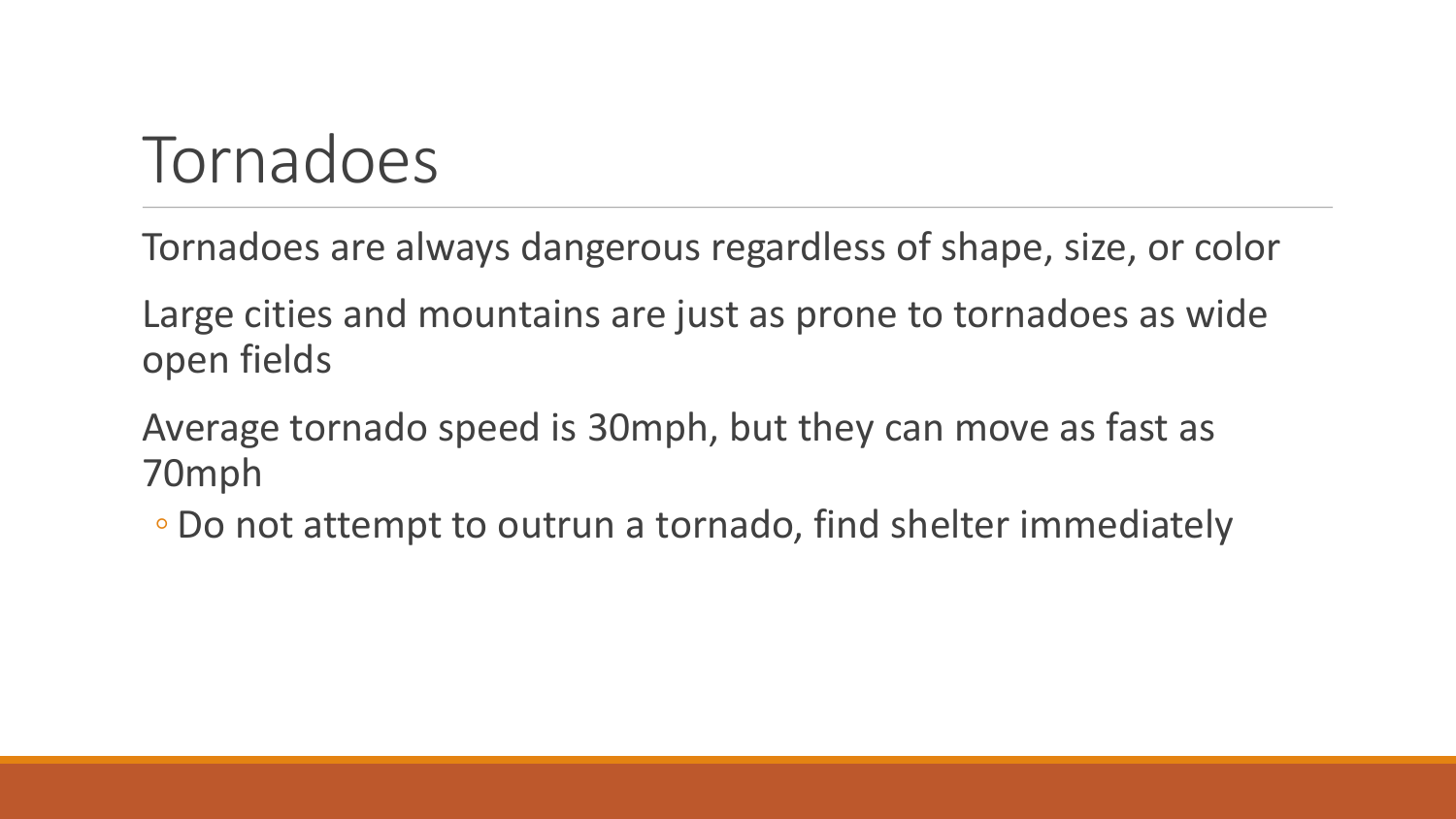### Tornado Fujita Scale

| <b>F</b> Scale | Type          | Strength       |
|----------------|---------------|----------------|
| $\overline{0}$ | Gale          | Weak           |
| 1              | Moderate      | Weak           |
| $\overline{2}$ | Significant   | <b>Strong</b>  |
| 3              | <b>Severe</b> | <b>Strong</b>  |
| $\overline{4}$ | Devastating   | <b>Violent</b> |
| 5              | Incredible    | <b>Violent</b> |

http://www.spc.noaa.gov/faq/tornado/ef-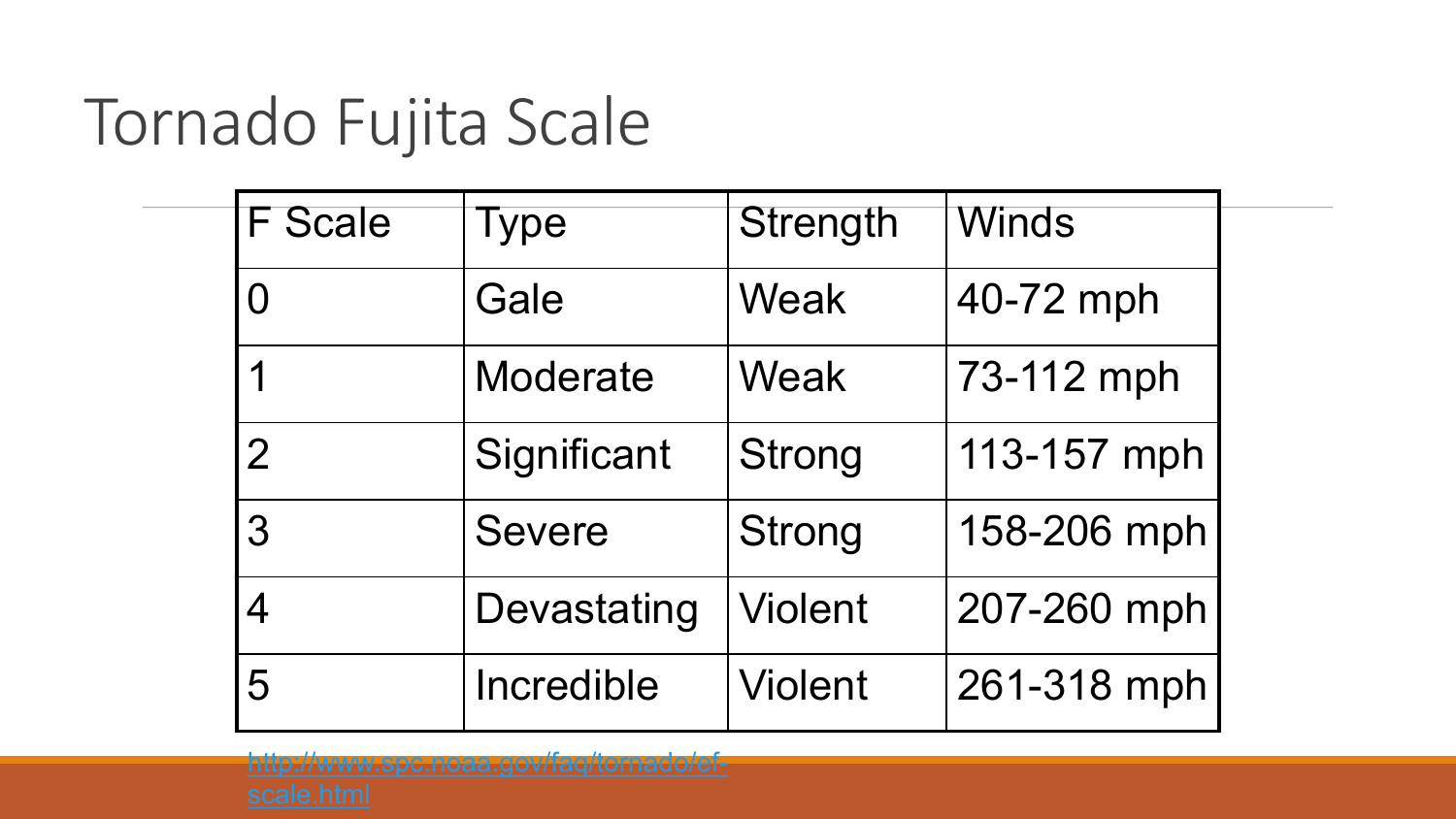### Severe Weather Alerts

During periods of severe weather it is important to keep an eye on the sky

Local television, radio, and the Internet are vital sources of information

A S.A.M.E NOAA weather radio is essential for immediate watches and warnings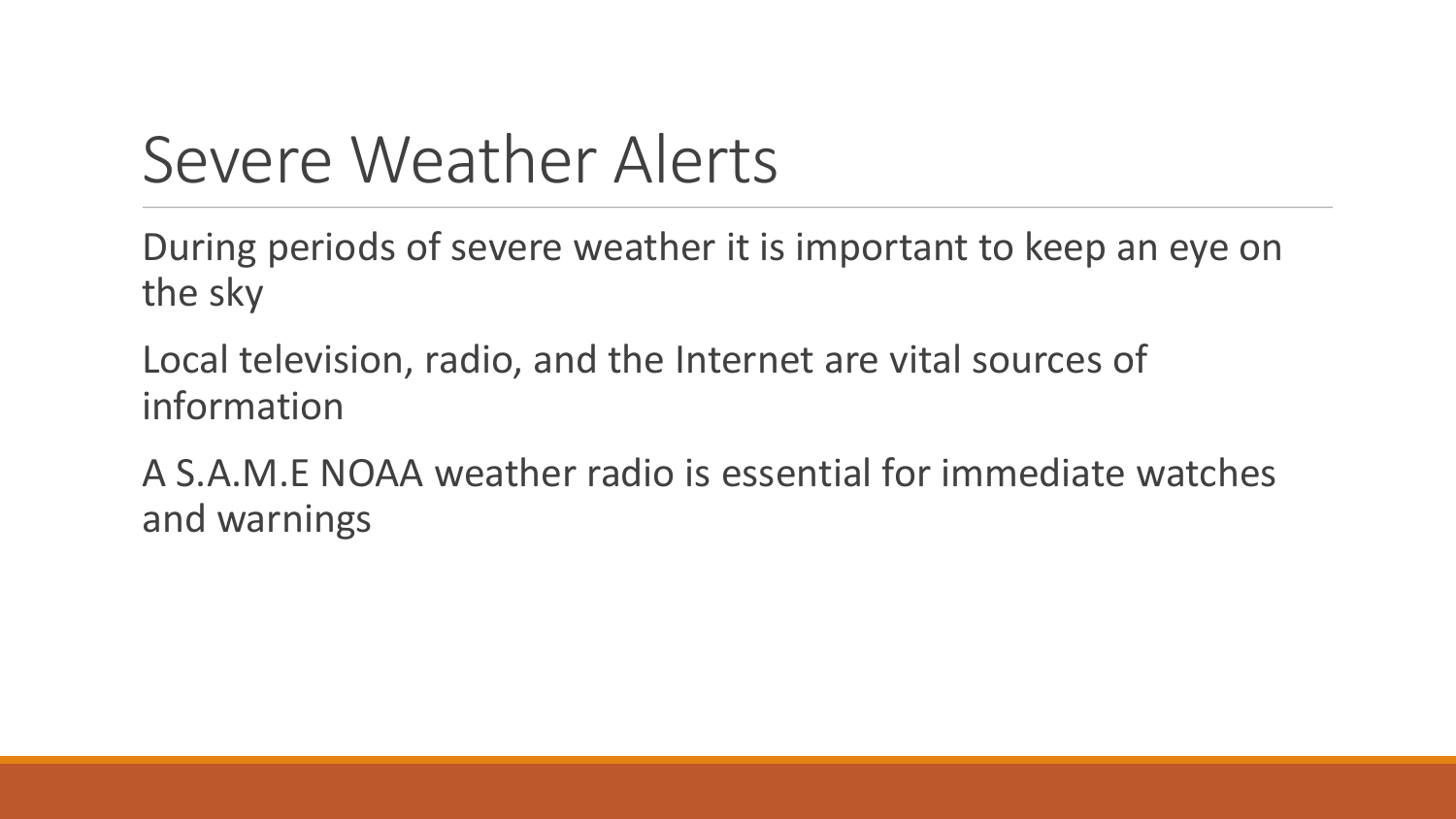#### Be Prepared

### Be Prepared – Know Your Surroundings!!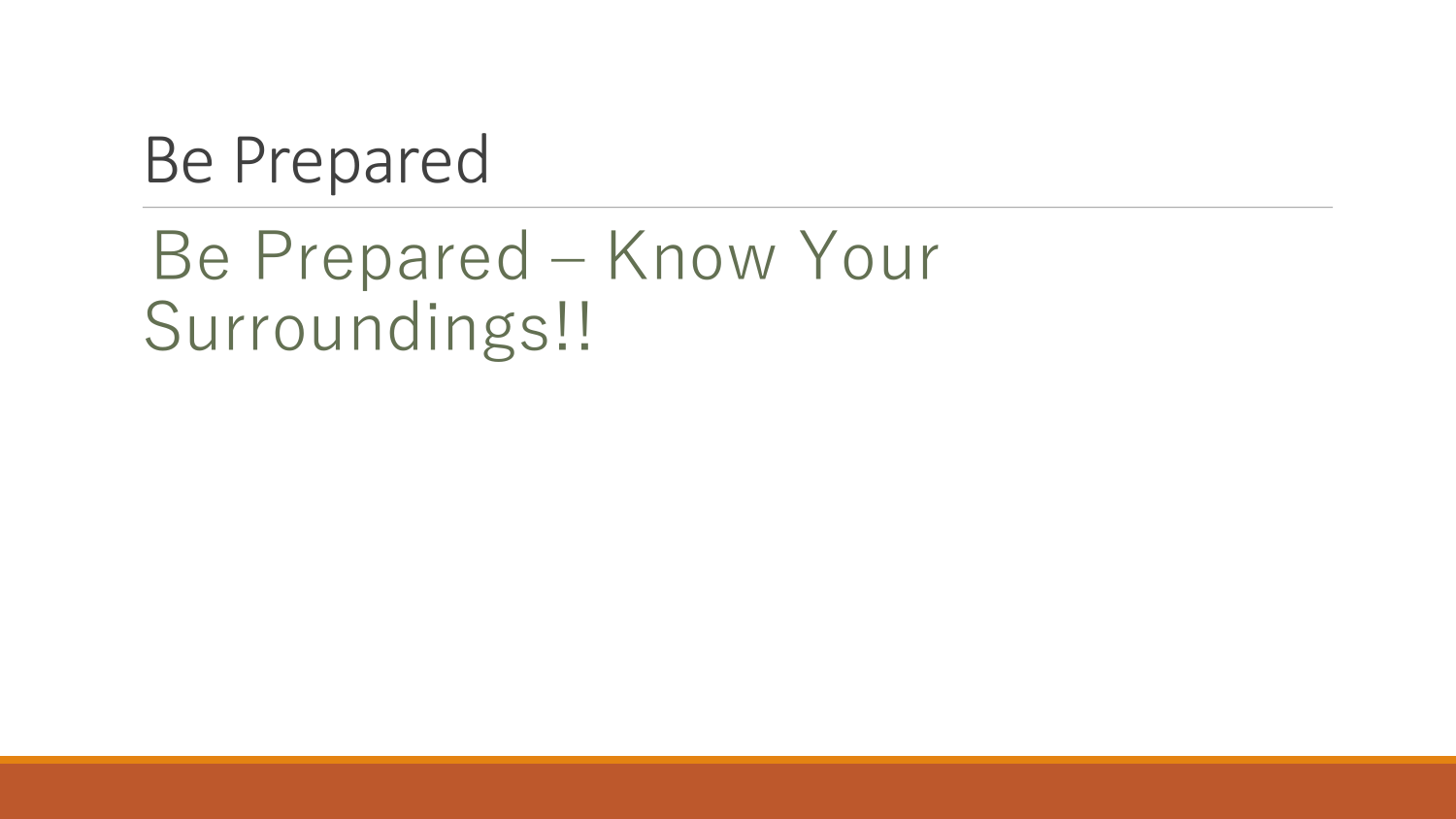**□** How would you identify your primary shelter location Where is a secondary location?

#### $\Box$  Look for this sign...

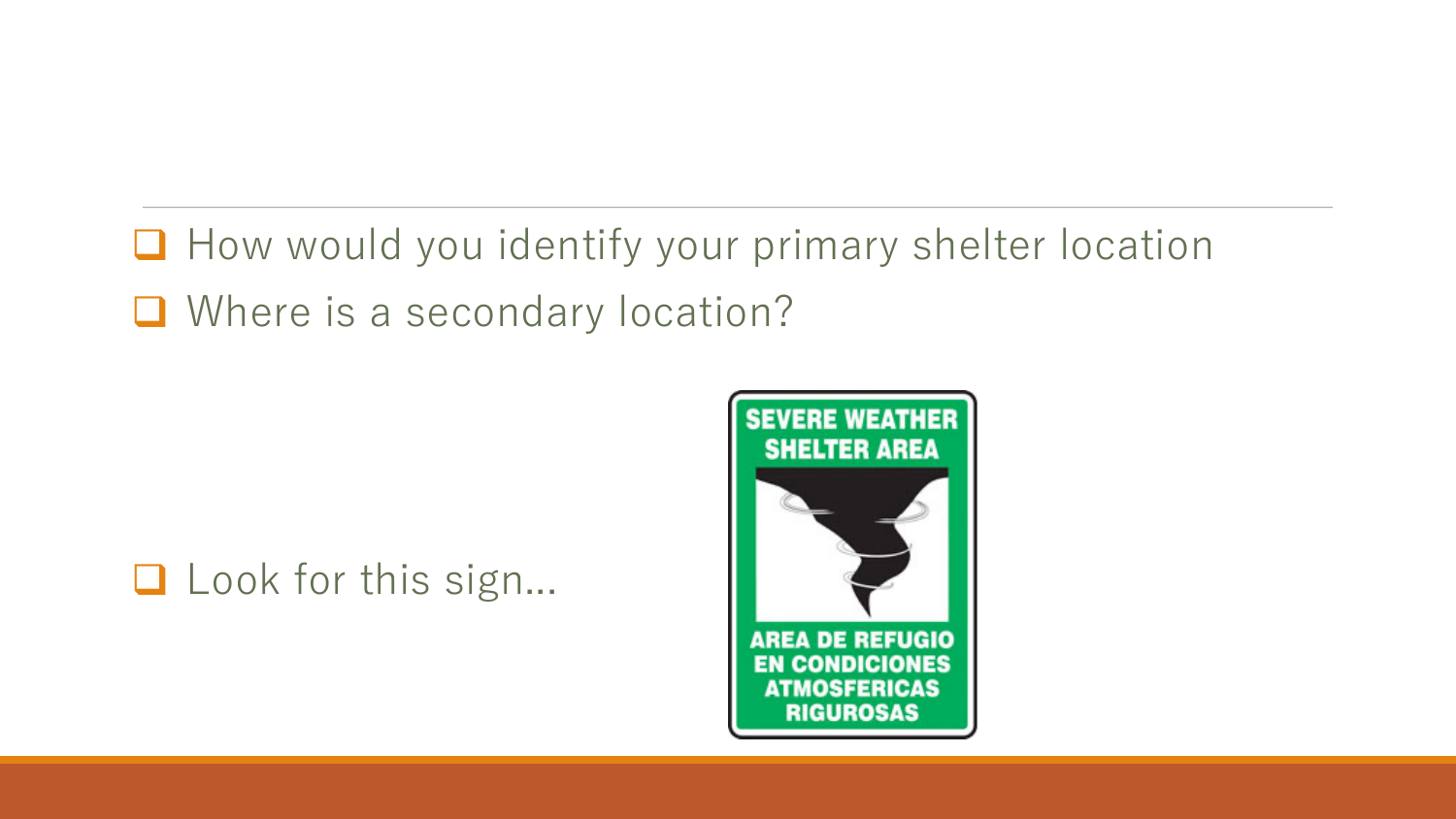#### Communication

#### How will I be notified about the need to shelter in place?

VOIP phones!

Police/OEMP direction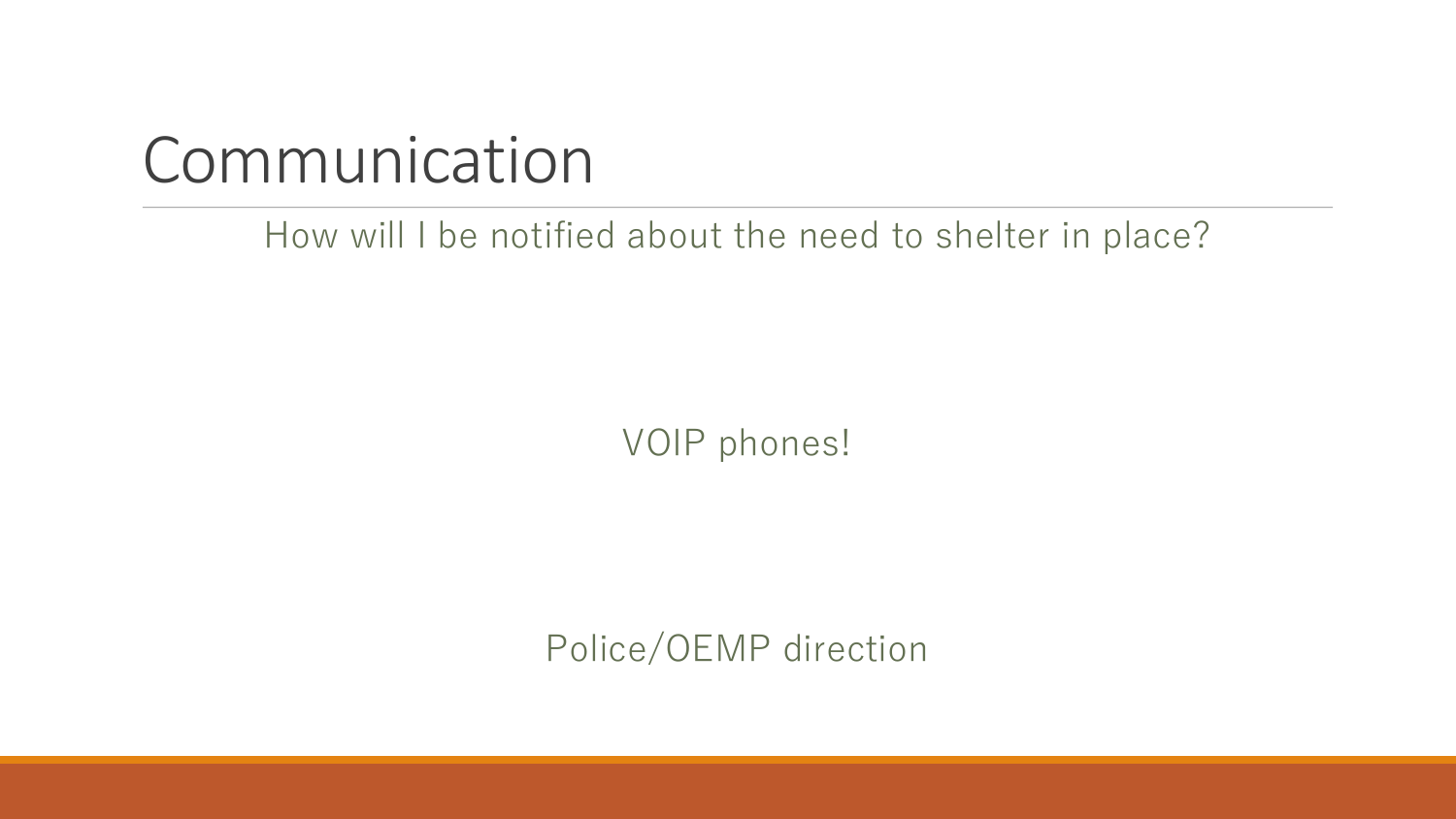Computer screens and emails

Wall mounted flat screens

Bull horns or loud speakers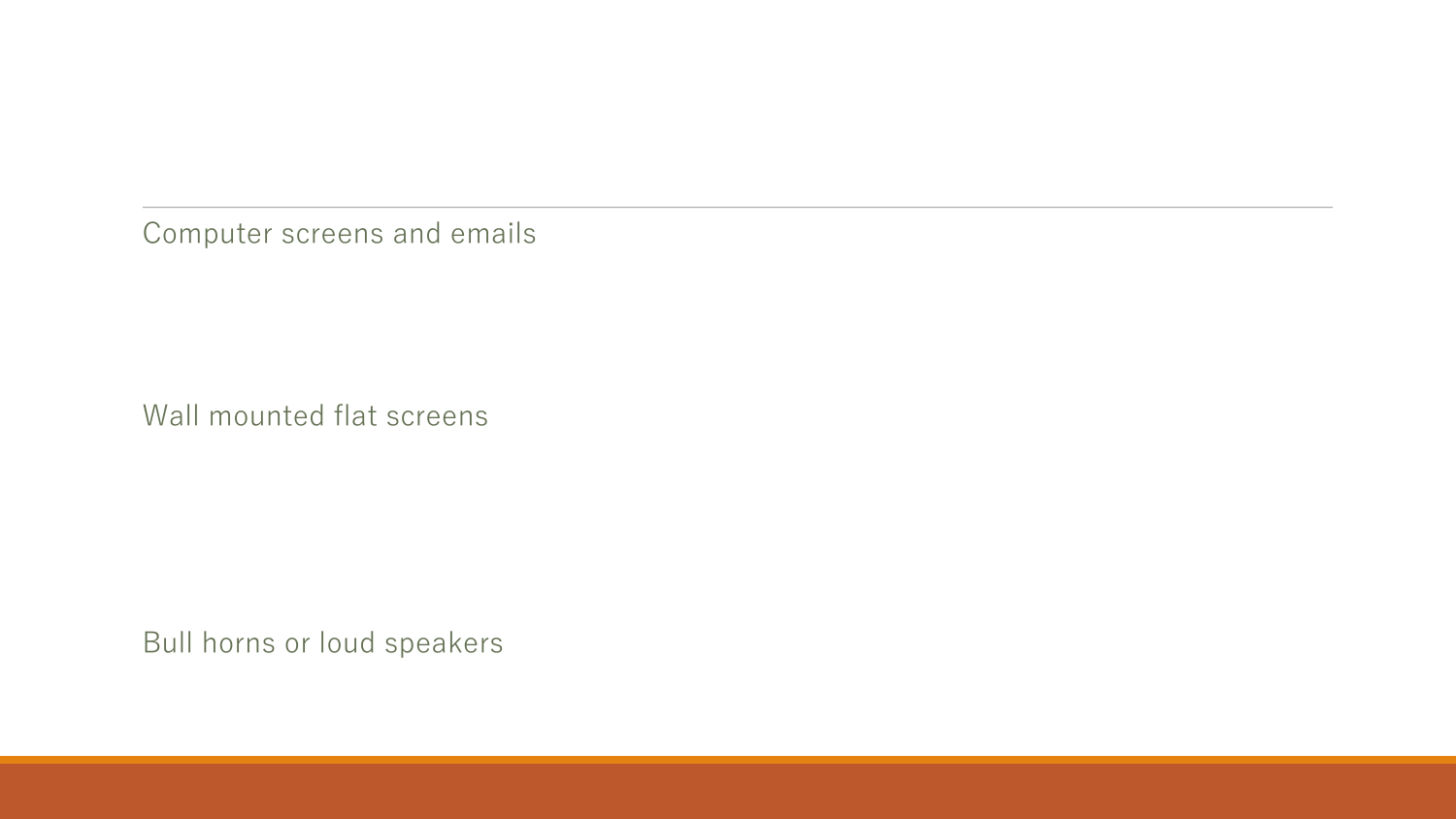### What to Do?

So I have been informed that I need to shelter in place for severe weather. What should I be prepared to do?

Be Prepared To Act!!!!!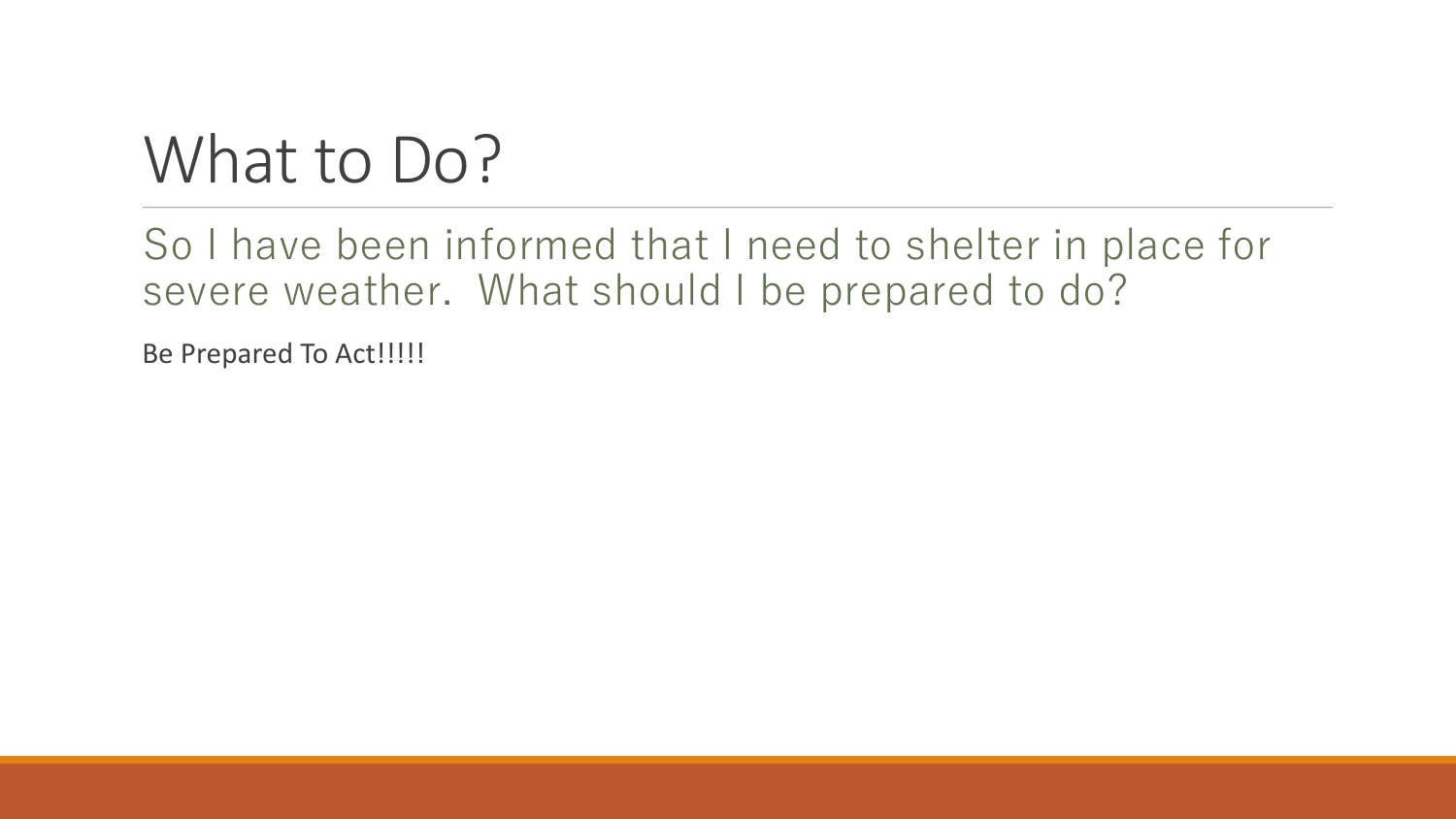### What to Do?

- Do you know what to do?
- What would cause you to shelter in place?
- at risks/ hazards are within your facility?
- What alert technologies would be utilized within your facilities?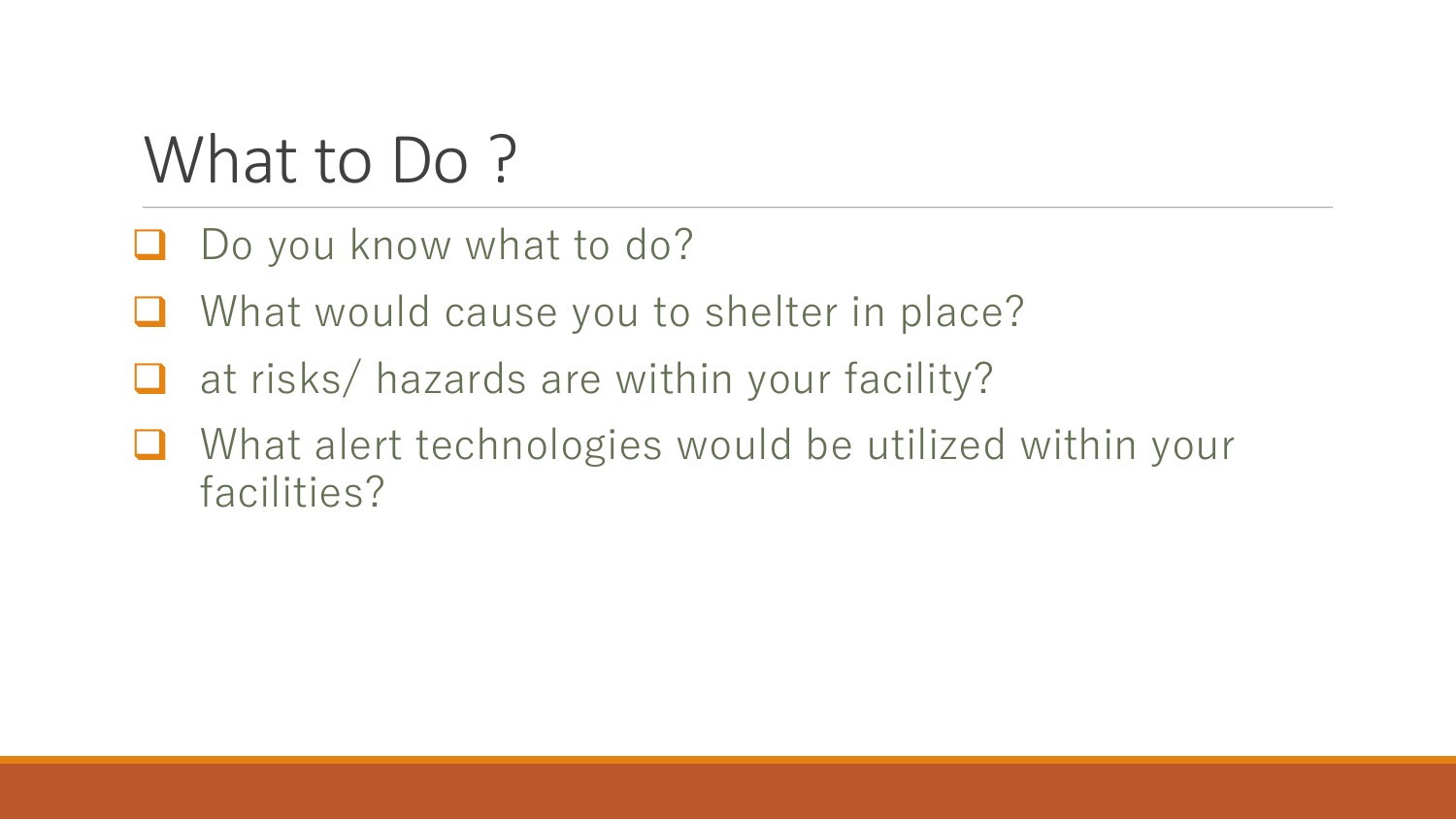#### Tornadoes: Nature's Most Violent Storm

They may strike quickly, with little or no warning

Most likely to occur between 3-9 p.m. – the time when the least number of staff are on campus therefore increasing the burden on faculty.

Avg. speed 30-70 mph

Peak season March-May

Moves SW to NE

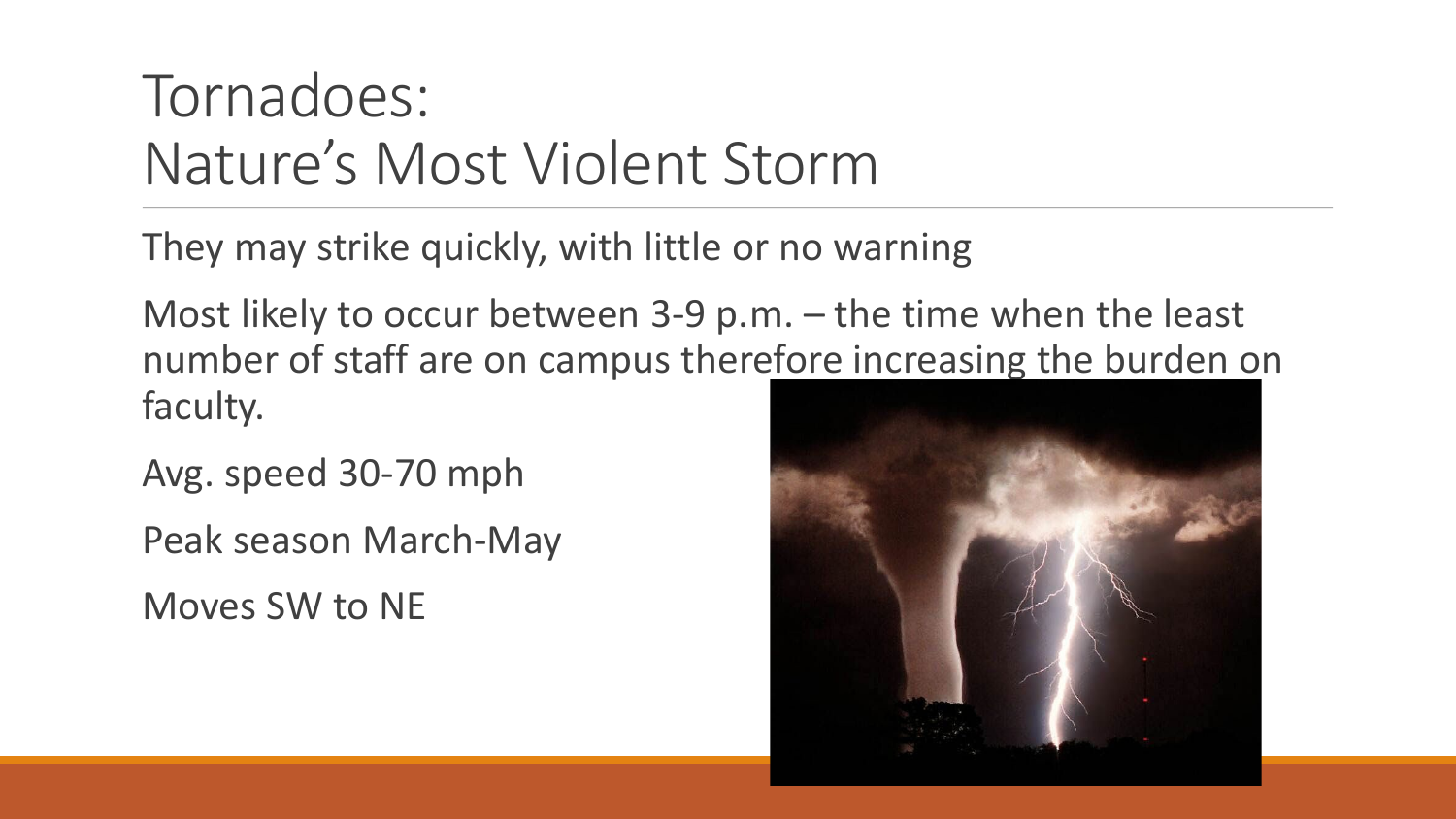## What to do Before a Tornado

Listen to NOAA Weather Radio, commercial ra newscasts for the latest information.

#### Look for approaching storms.

Look for the following danger signs:

- Dark, often greenish sky
- Large hail
- A large, dark, low-lying cloud (particularly if rotating)
- Loud roar, similar to a freight train
- Sign up for weather alerts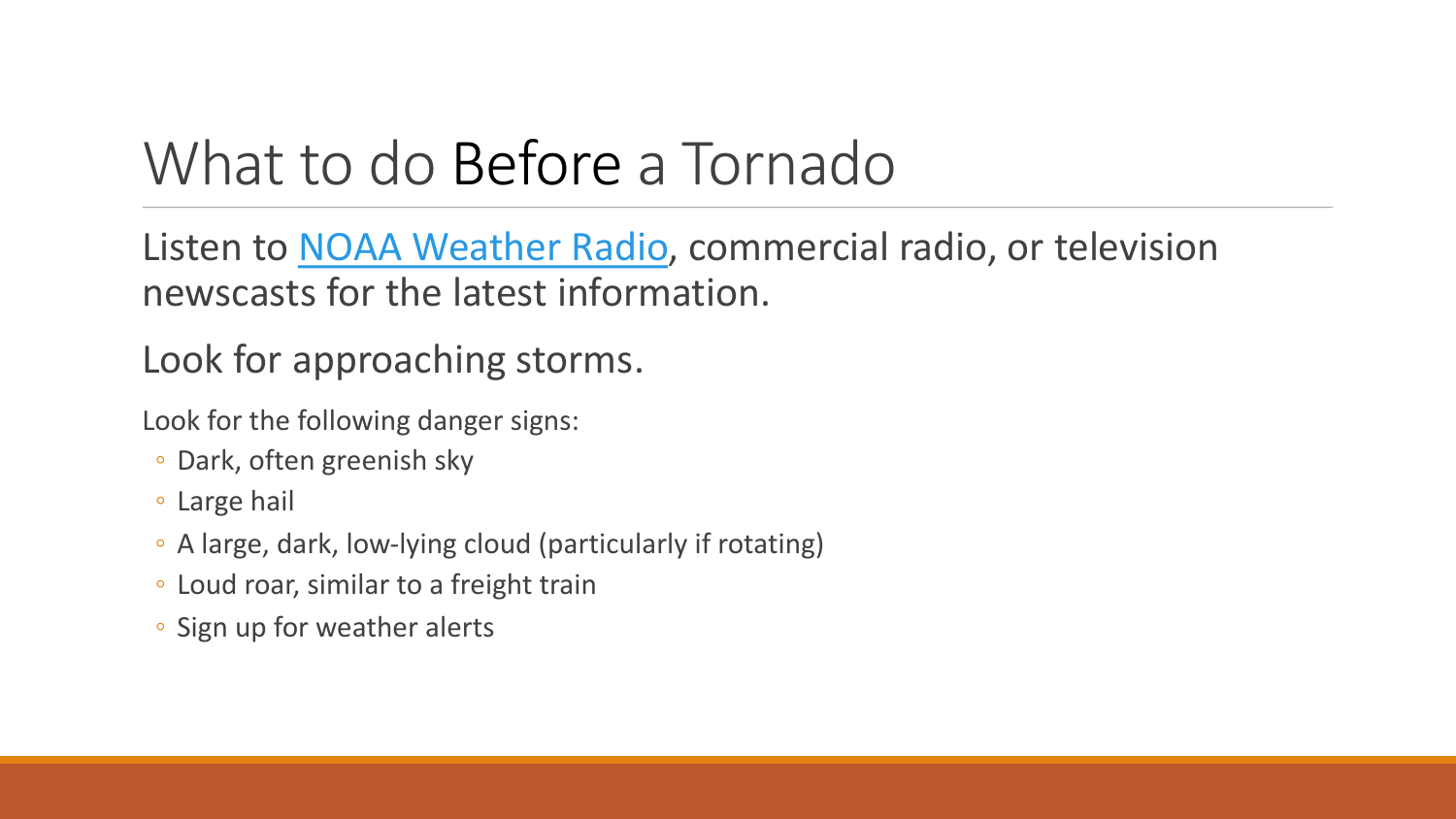#### What to do During a Tornado

Go to a pre-designated shelter area such as the lowest level of the building.

Think closets & interior hallways - away from corners, windows, doors, and outside walls.

Put as many walls as possible between you and the outside.

Get under a sturdy table and use your arms to protect your head and neck.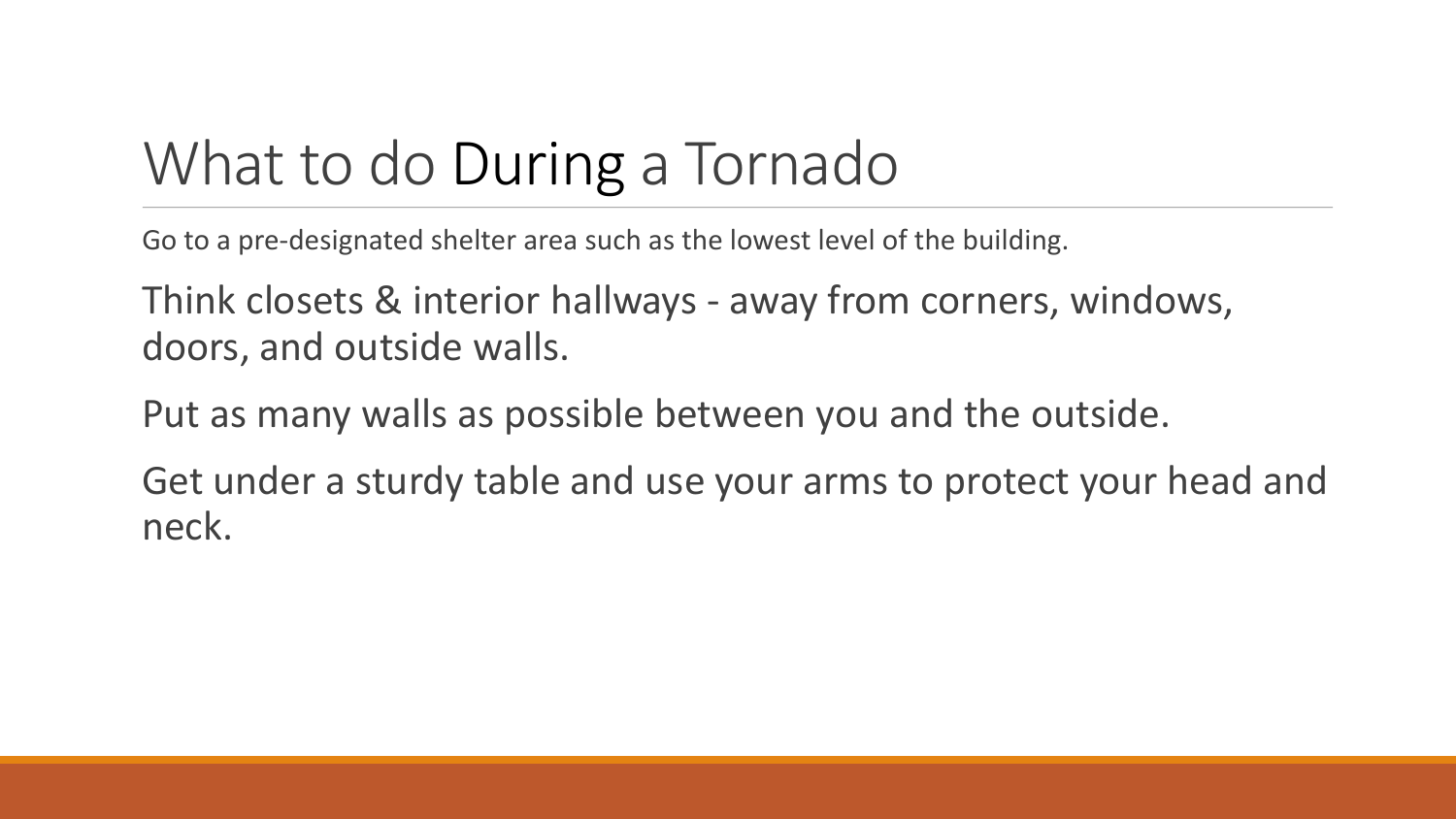#### After the Tornado

Aide the injured (Don't try to move seriously-injured persons unless they are in immediate danger of death or further injury).

Be aware of new safety issues created by the disaster.

Watch for damaged buildings which would include: Contaminated water, gas leaks, broken glass, damaged electrical wiring, and slippery floors.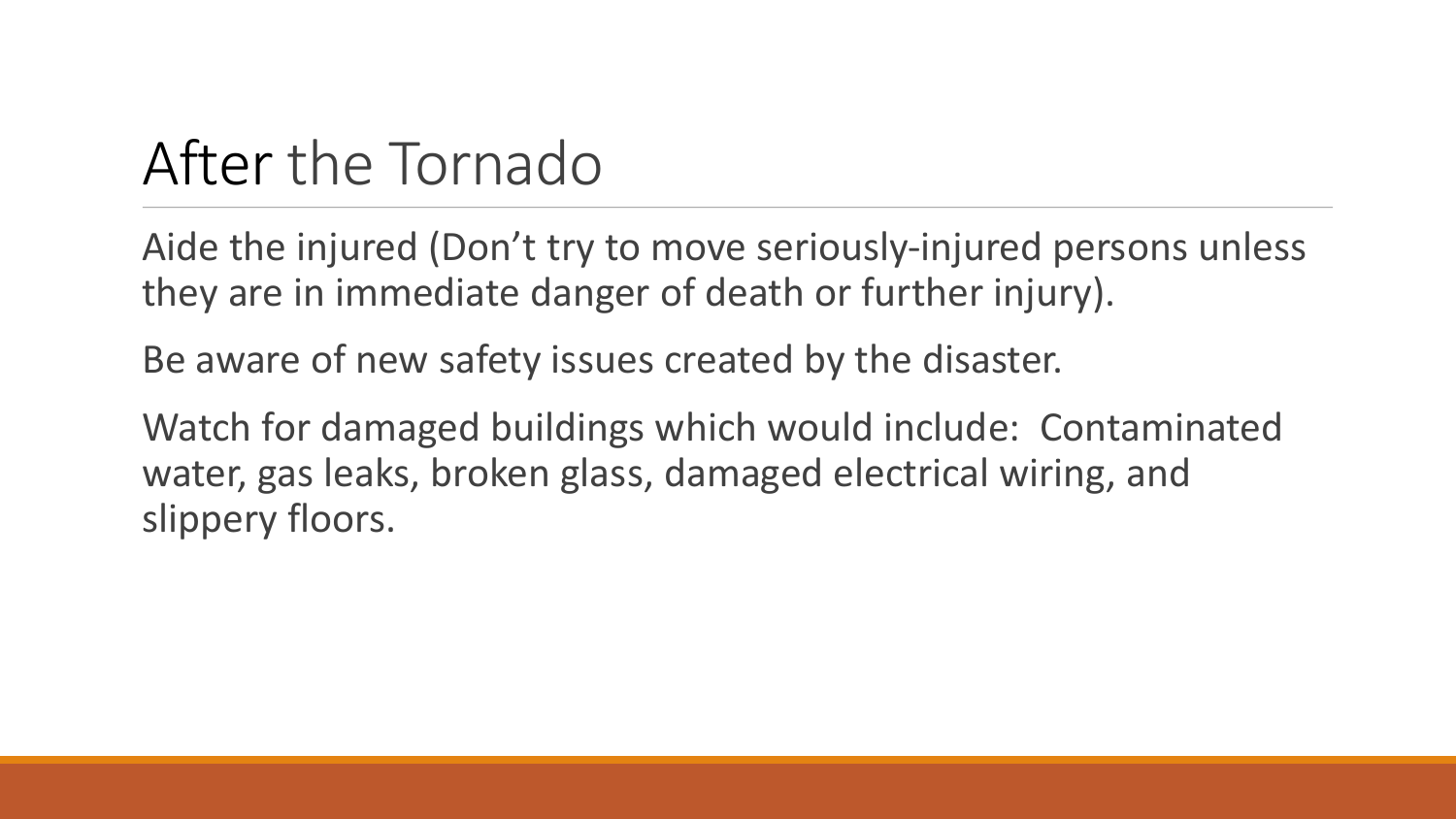#### After the Tornado

- $\Box$  Remain Calm
- $\Box$  Quickly collect your personal items
- $\Box$  Evacuate using primary route if available

Do not use elevator!

 $\Box$  If primary route is unavailable, use secondary route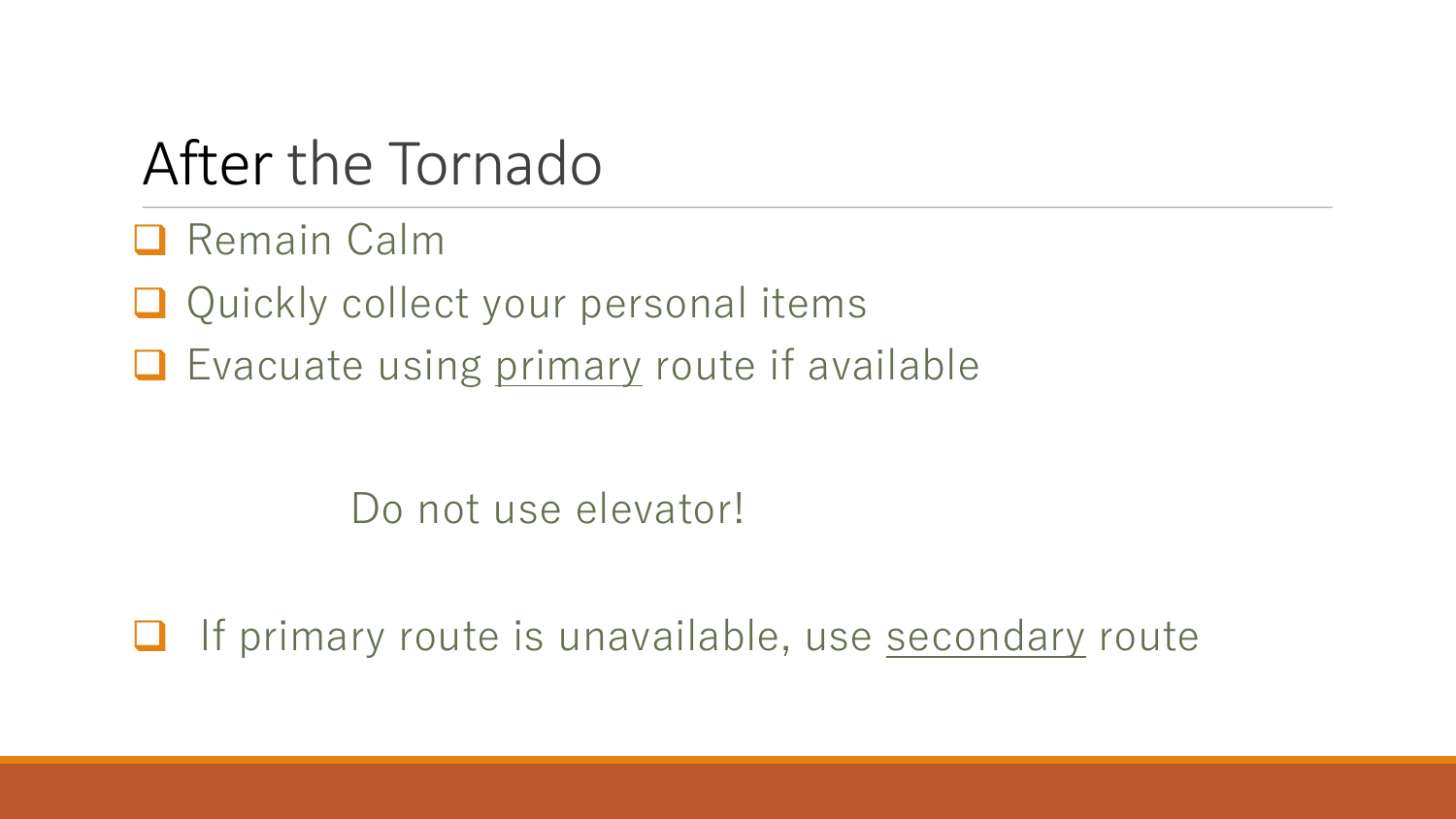After the Tornado

Building Damages

 $\Box$  Evacuate as soon as possible

 $\Box$  Watch for glass and other debris

 $\Box$  Move to a safe assembly area outside